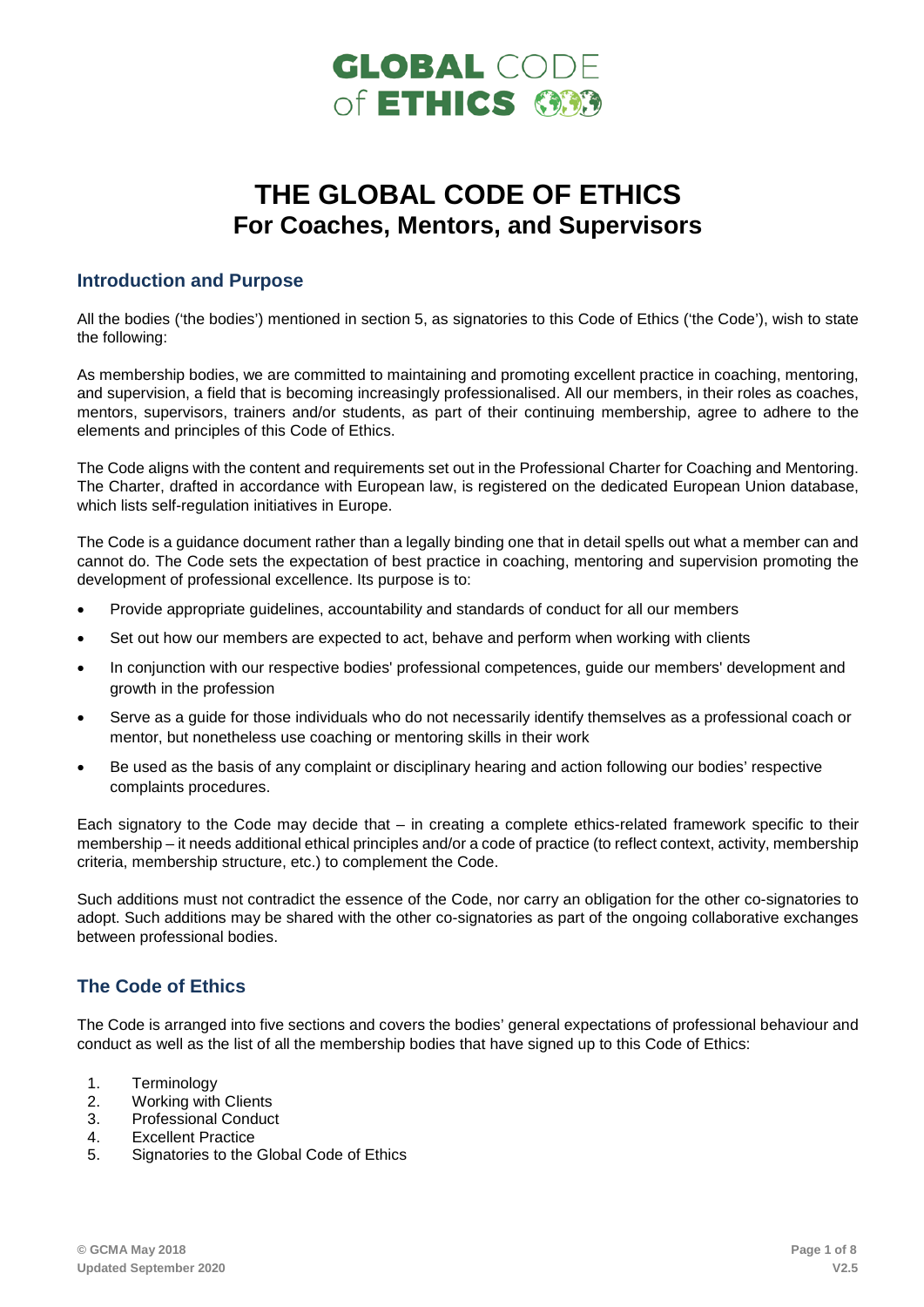# **GLOBAL CODE** of ETHICS 600

# **1. Terminology**

- a) For reasons of brevity this Code where appropriate refers to:
	- Coachees, mentees, supervisees and students as 'clients'
	- Coaches, mentors, supervisors and trainers as 'practising members' or 'members'
	- Coaching, mentoring and supervision work as 'professional work'
	- Coaching, mentoring and supervision as 'profession'.
- b) The signatories to this Code acknowledge that the terms 'profession' and 'professional' are being used for activities that are not under statutory regulation but are being increasingly professionalised and selfregulated.
- c) The signatories to this Code acknowledge that the titles 'coach', 'mentor' and 'supervisor' are not protected and may be used by anyone in the field of practice, member or not member of a professional body.
- d) Each signatory will define exactly which of its members and other stakeholders are expected to abide by this Code (who are hereafter collectively referred to as the 'members').
- e) For proper understanding of this Code members should be aware of their respective professional body's definitions and terminology for the precise meanings of key words used in this Code e.g. coach, coaching, client, member, mentor, mentoring, sponsor, supervisor, supervision and training

# **2. Working with Clients**

### **Context**

2.1 When professionally working with clients in any capacity members will conduct themselves in accordance with this code, committed to delivering the level of service that may reasonably be expected of a practising member.

# **Contracting**

- 2.2 Before they start working with a client, members will make this Code available to their client, and explain and make explicit, their commitment to abide by this Code. Members will also make their clients and sponsors aware of their respective bodies' complaints procedures.
- 2.3 Before starting to work with a client, members will explain and strive to ensure that the client and sponsor know, and fully understand, the nature and terms and conditions of any coaching, mentoring or supervision contract, including financial, logistical and confidentiality arrangements.
- 2.4 Members will use their professional knowledge and experience to understand their clients' and sponsors' expectations and reach agreement on how they plan to meet them. Members will also try to take into account the needs and expectations of other relevant parties.
- 2.5 Members will be open about the methods they use, and on request will be ready to supply the client and sponsor with information about the processes involved.
- 2.6 Members will ensure that the duration of the contract is appropriate to achieve the client's and sponsor's goals and will actively work to promote the client's independence and self-reliance.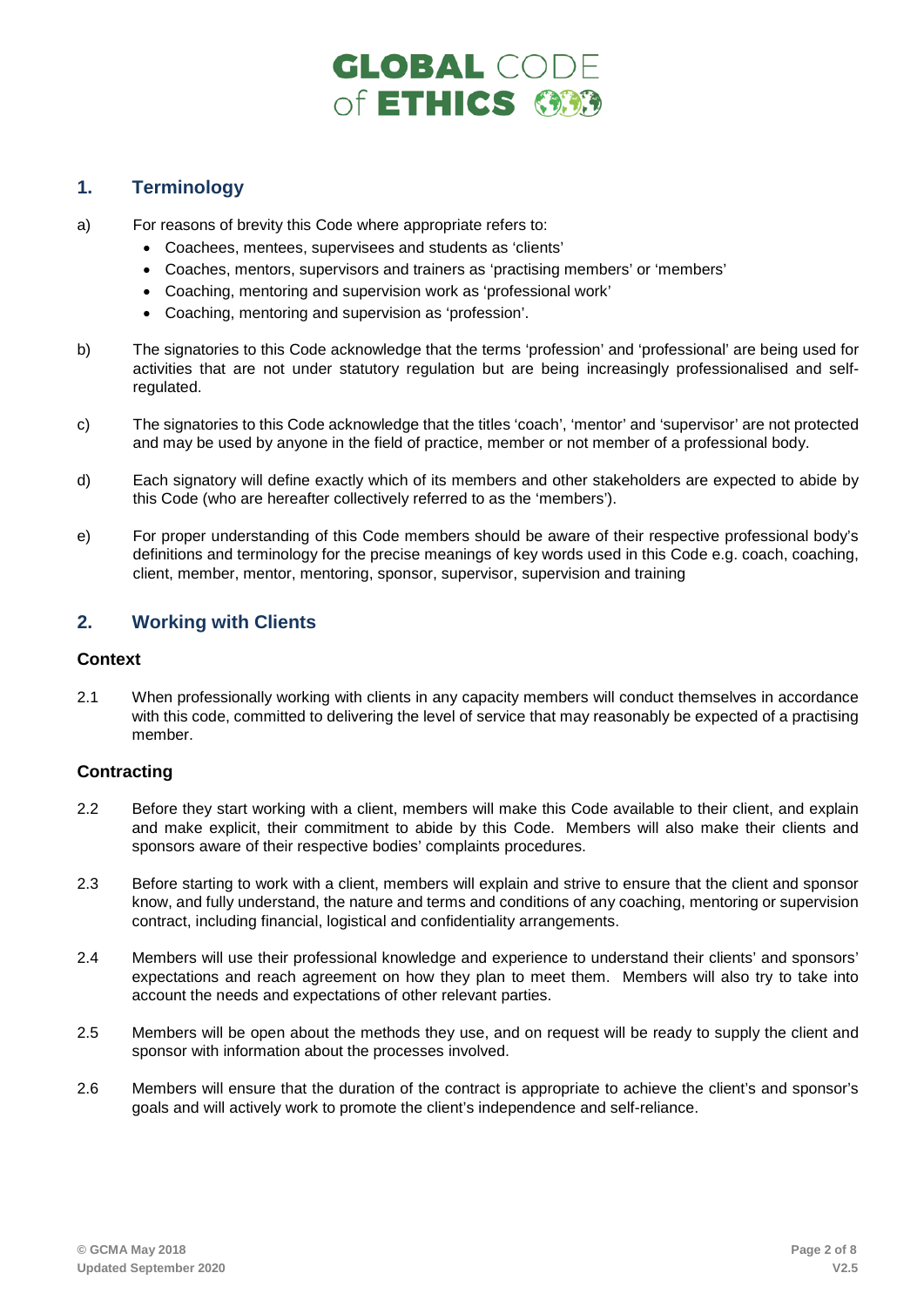# **GLOBAL CODE** of ETHICS GOO

- 2.7 Members will ensure that the setting in which any coaching, mentoring, supervision or training takes place offers optimal conditions for learning and reflection and therefore a higher likelihood of achievement of the goals set in the contract.
- 2.8 Members should always put their client's interests first but at the same time safeguard that these interests do not harm the interests of the sponsor.

### **Integrity**

- 2.9 Members will accurately and honestly represent their relevant professional qualifications, professional body to which they belong, experience, training, certifications and accreditations to clients, sponsors and colleagues.
- 2.10 In communication with any party, members will accurately and honestly represent the value they provide as a coach, mentor or supervisor.
- 2.11 Members will ensure that no false or misleading claims are made, or implied, about their professional competence, qualifications or accreditation in any published, promotional material or otherwise. Members will attribute ownership of work, ideas and materials of others to the originator and not claim it as their own.
- 2.12 Members will act within applicable law and not in any way encourage, assist or collude with conduct which is dishonest, unlawful, unprofessional or discriminatory.

# **Confidentiality**

- 2.13 When working with clients, members will maintain the strictest level of confidentiality with all client and sponsor information unless release of information is required by law.
- 2.14 Members will have a clear agreement with clients and sponsors about the conditions under which confidentiality will not be maintained (e.g. illegal activity, danger to self or others) and gain agreement to that limit of confidentiality where possible unless the release of information is required by law.
- 2.15 Members will keep, store and dispose of appropriate and accurate records of their work with clients, including electronic files and communications, in a manner that ensures confidentiality, security and privacy, and complies with all relevant laws and agreements that exist in their country regarding data protection and privacy.
- 2.16 Members will inform clients that they are receiving supervision and identify that the client may be referred to anonymously in this context. The client should be assured that the supervision relationship is itself a confidential relationship.
- 2.17 If the client is a child or vulnerable adult, members will make arrangements with the client's sponsors or guardian to ensure an appropriate level of confidentiality in the best interests of the client, whilst also complying with all relevant legislation.

# **Inappropriate interactions**

- 2.18 Members are responsible for setting and maintaining clear, appropriate and culturally sensitive boundaries that govern all physical and virtual interactions with clients or sponsors.
- 2.19 Members will avoid any romantic or sexual relationship with current clients or sponsors. Further, members will be alert to the possibility of any potential sexual intimacy with the aforementioned parties and take appropriate action to avoid the intimacy or cancel the engagement in order to provide a safe environment.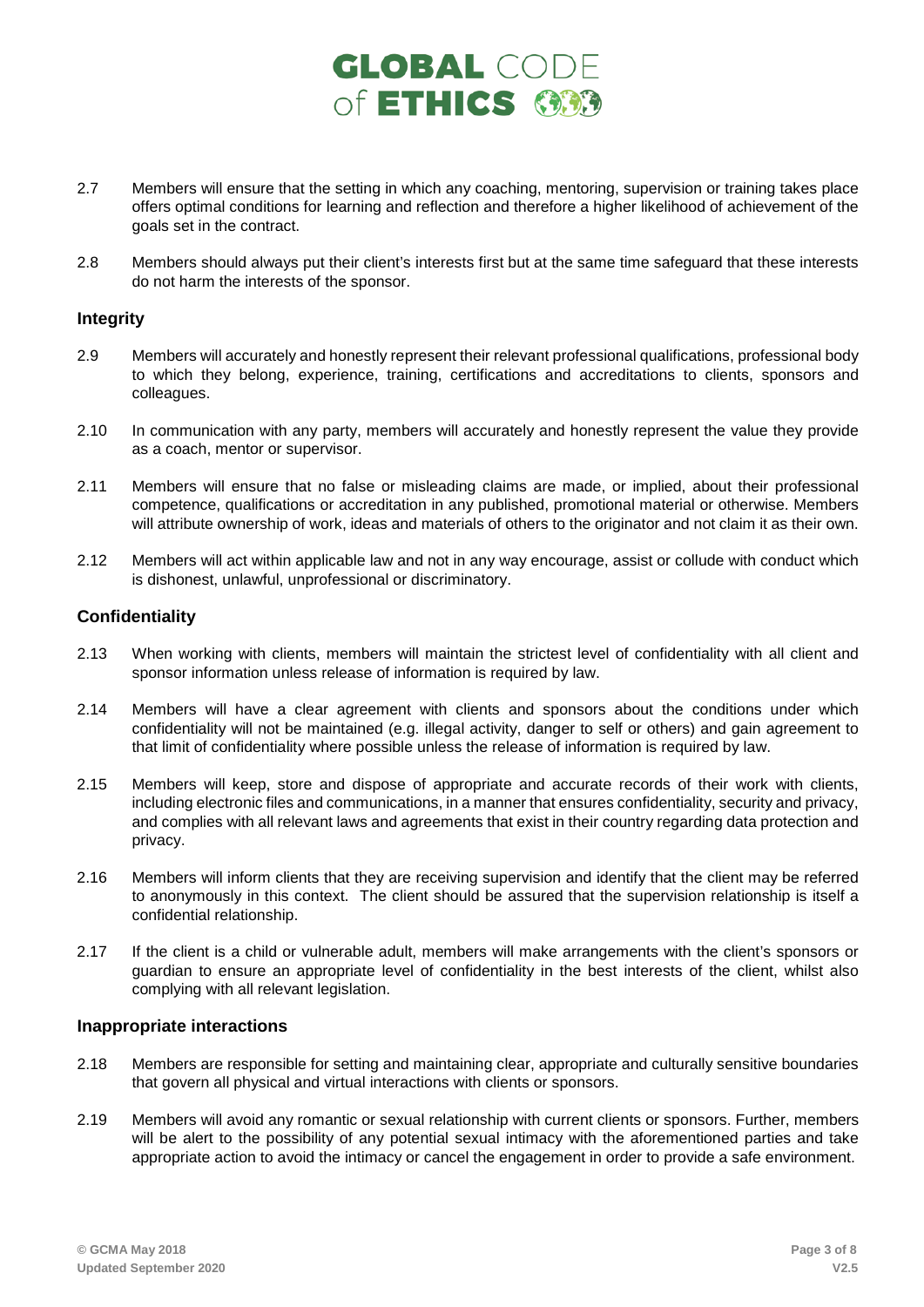# **GLOBAL CODE** of ETHICS (333

# **Conflict of interest**

- 2.20 Members will not exploit a client or seek to gain any inappropriate financial or non-financial advantage from the relationship.
- 2.21 To avoid any conflict of interest, members will distinguish a professional relationship with a client from other forms of relationships.
- 2.22 Members will be aware of the potential for conflicts of interest of either a commercial or personal nature arising through the working relationship and address them quickly and effectively in order to ensure that there is no detriment to the client or sponsor.
- 2.23 Members will consider the impact of any client relationships on other client relationships and discuss any potential conflict of interest with those who might be affected.
- 2.24 Members will disclose any conflict openly with the client and agree to withdraw from the relationship if a conflict arises which cannot be managed effectively.

### **Terminating professional relationships and on-going responsibilities**

- 2.25 Members will respect a client's right to terminate an engagement at any point in the process, subject to the provisions of the coaching, mentoring or supervision service agreement.
- 2.26 Members will encourage the client or sponsor to terminate the coaching, mentoring or supervision engagement if it is believed that the client would be better served by another practising member or a different form of professional help.
- 2.27 Members understand that their professional responsibilities continue beyond the termination of the professional relationship. These include:
	- Maintenance of agreed confidentiality of all information relating to clients and sponsors
	- Safe and secure maintenance of all related records and data that complies with all relevant laws and agreements that exist in their country regarding data protection and privacy
	- Avoidance of any exploitation of the former relationship, which could otherwise call into question the professionalism or integrity of the member or the professional community
	- Provision of any follow-up that has been agreed to.
- 2.28 Members are required to have a provision for transfer of current clients and dissemination of records in the event of the member's incapacitation, or termination of practice.

# **3. Professional Conduct**

### **Maintaining the reputation of the profession**

- 3.1 Members will behave in a way that at all times reflects positively upon and enhances the reputation of an increasingly professionalised service.
- 3.2 Members will demonstrate respect for the variety of practising members and other individuals in the profession and for the different approaches to coaching, mentoring and supervision.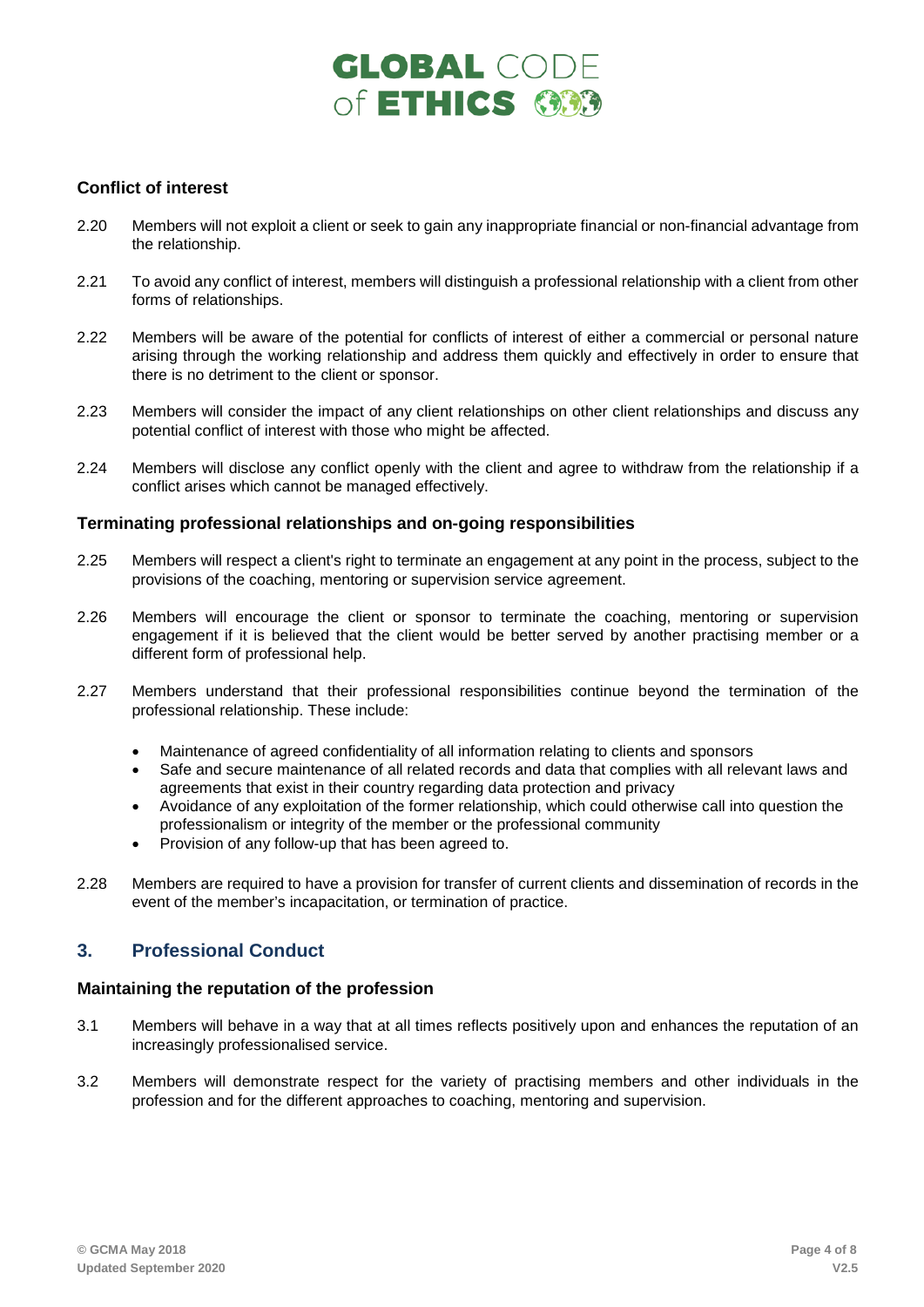# **GLOBAL CODE** of ETHICS GBB

### **Recognising equality and diversity**

- 3.3 Members will abide by their respective bodies' diversity statements and policies.
- 3.4 Members will avoid knowingly discriminating on any grounds and will seek to enhance their own awareness of possible areas of discrimination.
- 3.5 Members will be cognisant of the potential for unconscious bias and seek to ensure that they take a respectful and inclusive approach, which embraces and explores individual difference.
- 3.6 Members will challenge in a supportive way any colleagues, employees, service providers, clients or participants who are perceived to be using discriminatory behaviour.
- 3.7 Members will monitor their spoken, written and non-verbal communication for inadvertent discrimination.
- 3.8 Members will engage in developmental activities that are likely to increase their self- awareness in relation to equality and diversity.

### **Breaches of professional conduct**

- 3.9 Members accept that any breach of the code that is upheld in a complaints procedure may result in sanctions including loss of accredited status and/or body membership. The bodies may share details of such breaches between them in the interest of client safety, upholding quality standards and maintaining the reputation of the profession.
- 3.10 A member will challenge another member if they have reasonable cause to believe that the member is acting in an unethical manner and, failing resolution, will report that person to the body.

### **Legal and statutory obligations and duties**

- 3.11 Members are obliged to stay up to date and comply with all relevant statutory requirements in the countries in which their professional work takes place and work within any organisational policies and procedures in the context in which they are working.
- 3.12 Members will have the appropriate professional indemnity insurance to cover their coaching, mentoring and supervising work for the countries in which they operate.

# **4. Excellent Practice**

### **Ability to perform**

- 4.1 Members will have the qualifications, skills and experience appropriate to meet the needs of the client and will operate within the limits of their competence. Members should refer the client to a more experienced or suitably qualified practising member where appropriate.
- 4.2 Members will be fit and healthy enough to practice. If they are not, or are unsure if they are able to practice safely for health reasons, they will seek professional guidance or support. Where necessary or appropriate, the practising member should manage the termination of their work with the client and refer the client to an alternative practising member.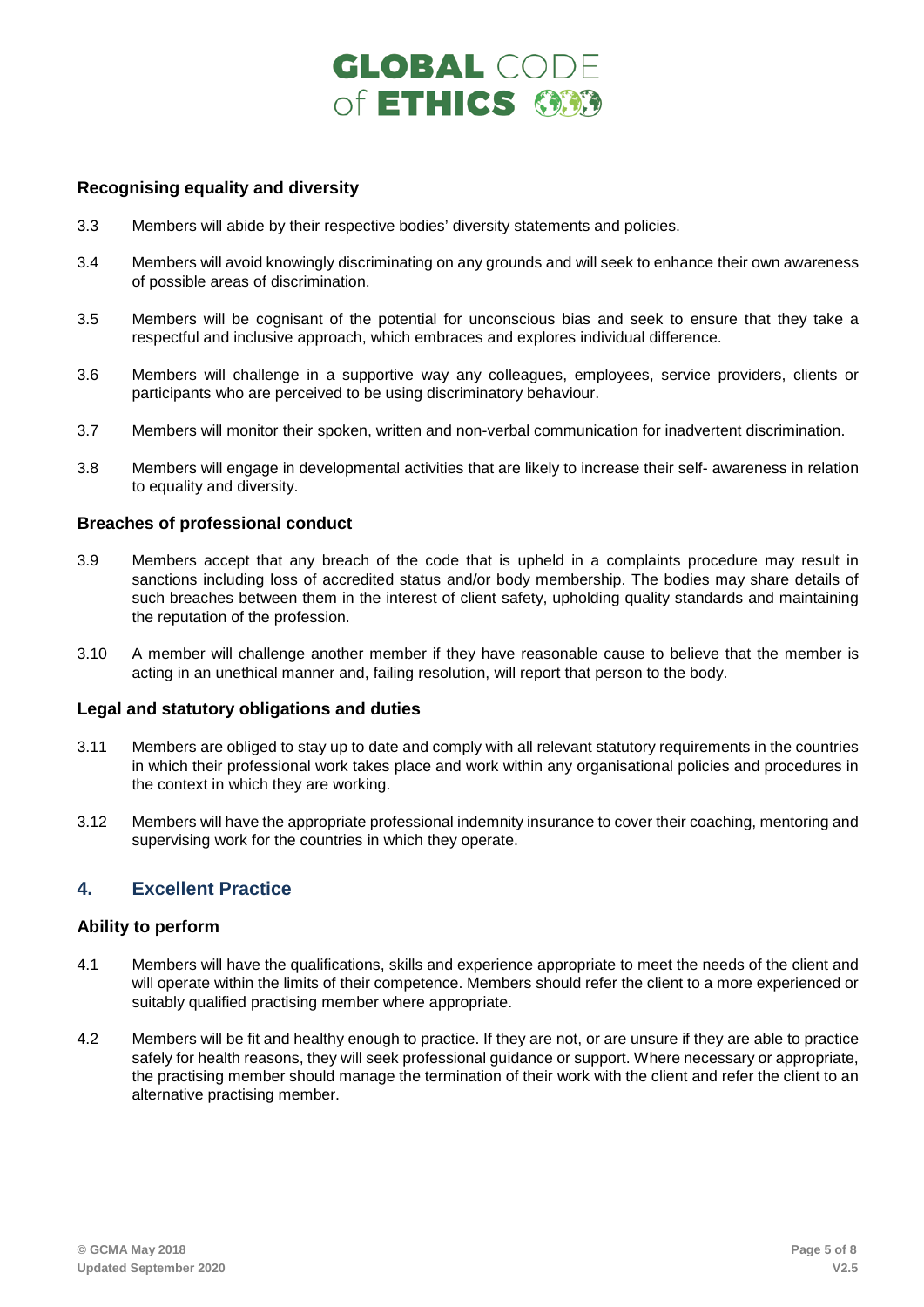# **GLOBAL CODE** of ETHICS GOO

# **On-going supervision**

- 4.3 Members will engage in supervision with a suitably qualified supervisor or peer supervision group with a level of frequency that is appropriate to their coaching, mentoring or supervision practice, the requirements of their professional body and the level of their accreditation, or evidence engagement in reflective practice, ideally with peers and/or more experienced colleagues.
- 4.4 Members need to ensure that any other existing relationship with the supervisor does not interfere with the quality of the supervision provided.
- 4.5 Members will discuss any ethical dilemmas and potential, or actual, breaches of this Code with their supervisor or peer supervision group for support and guidance.

### **Continuing professional development**

- 4.6 Members will develop their level of coaching and/or mentoring competence by participating in relevant and appropriate training and/or continuing professional development (CPD).
- 4.7 Members are expected to make a contribution to the professional community that is appropriate to their level of expertise. Forms which this may take include informal peer support to fellow practising members, contributing to advancing the profession, research and writing etc.
- 4.8 Members will systematically evaluate the quality of their work through feedback from clients, their supervisor and other relevant parties.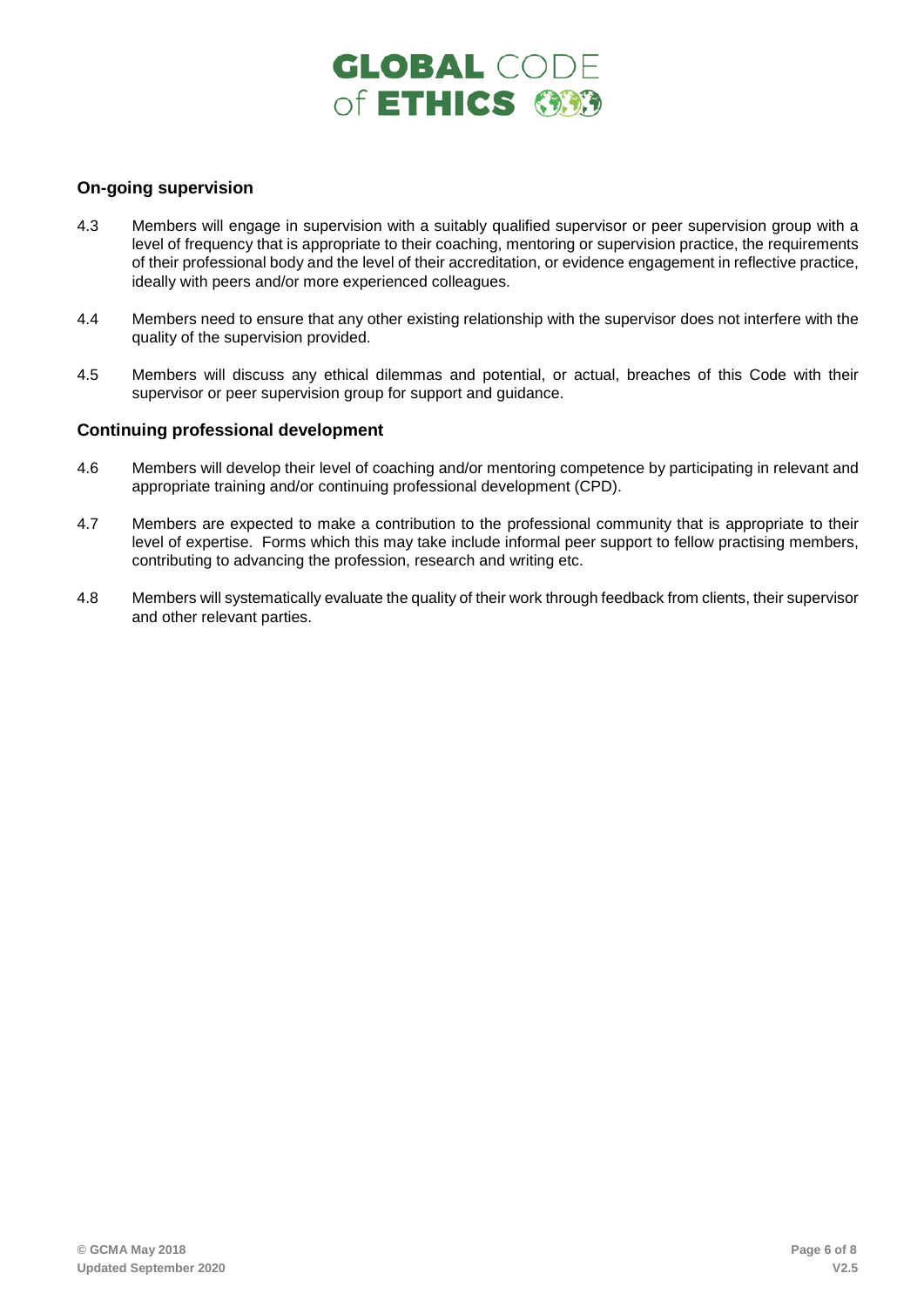# **GLOBAL CODE** of ETHICS **333**

# **5. Signatories to the Global Code of Ethics - for Coaches, Mentors and Supervisors**

| Date of first signing<br>up to the Code | <b>Version</b><br>first signed<br>up to | Name and website of membership body                                                 | Logo of membership body                                               |
|-----------------------------------------|-----------------------------------------|-------------------------------------------------------------------------------------|-----------------------------------------------------------------------|
| 5 <sup>th</sup> February 2016           | 1.0                                     | Association for Coaching ('AC')<br>www.asssociationforcoaching.com                  | <b>Association</b><br>for Coaching                                    |
| 5 <sup>th</sup> February 2016           | 1.0                                     | <b>EMCC</b><br>www.emccglobal.org                                                   | : EMCC<br><b>GLOBAI</b>                                               |
| 1st May 2018                            | 2.0                                     | Association for Professional Executive Coaching<br>and Supervision<br>www.apecs.org | Professional Executive Coaching & Supervision                         |
| 1 <sup>st</sup> May 2018                | 2.0                                     | Associazione Italiana Coach Professionisti<br>www.associazionecoach.com             | AIC?                                                                  |
| 1 <sup>st</sup> May 2018                | 2.0                                     | Mentoring Institute, University of New Mexico<br>www,mentor.unm.edu                 | <b>MENTORING</b><br>INSTITUTE                                         |
| 28th November 2018                      | 2.0                                     | International Mentoring Association<br>www.mentoringassociation.org                 | INTERNATIONAL<br>MENTORING ASSOCIATION<br><b>COLLEGE</b>              |
| 1 July 2019                             | 2.0                                     | <b>WBECS</b><br>www.wbecs.com                                                       | $\cdot$ Coach-Created*<br>$\cdot \cdot \cdot \cdot \cdot \cdot$ WBECS |